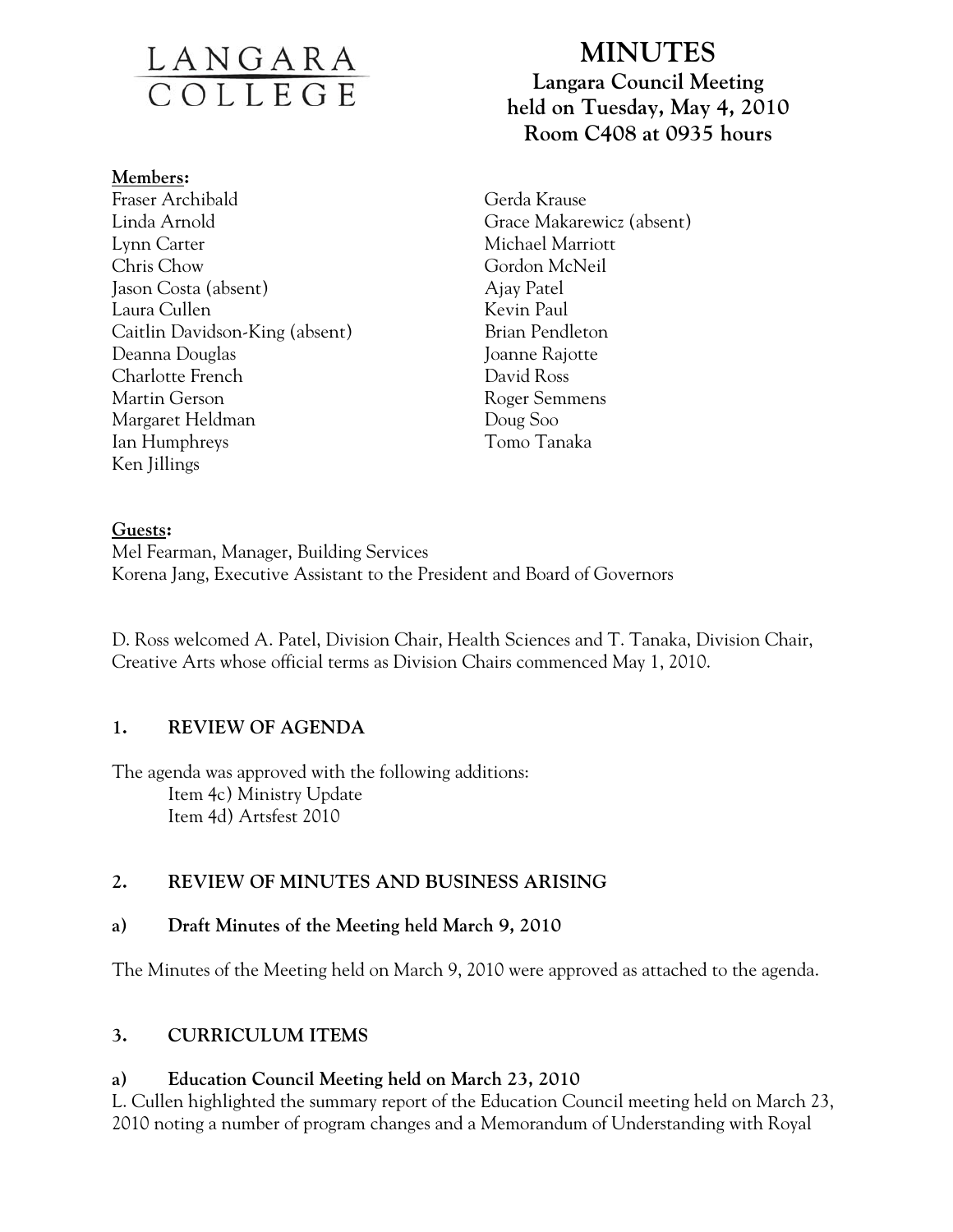Roads University for block transfer. L. Arnold provided an update on the status of the Business and Performing Arts Degree.

## **b) Education Council Meeting held on April 27, 2010**

L. Cullen highlighted the summary report of the Education Council meeting held on April 27, 2010 and noted a number of program changes, new program proposals, a new course in Psychology, and the presentation of Risk Management Manuals which were developed to help guide faculty teaching in the field.

There were no items with financial implications.

The Education Council Summary Reports for March 23, 2010 and April 27, 2010 were received for information.

# **4. FOR INFORMATION**

## **a) Langara College Emergency Procedures Quick Guide**

D. Douglas introduced M. Fearman who distributed the Langara College Emergency Procedures Quick Guide which was created as an outcome of the Emergency Management Planning process. The Quick Guide informs the college community of the College's plan for handling various emergencies and will be placed in all classrooms, labs and office suites throughout the campus providing easy access to emergency procedures. Changes to Occupational First Aid Responders, as mandated by WorkSafe BC, are being performed to transfer responsibility from employees to security personnel to ensure that responders are available 24-hours. M. Fearman noted that the Emergency Management Plan is undergoing its final revisions and the Emergency Response Teams (ERT) and Emergency Operations Centre (EOC**)** will complete another round of training sessions which will incorporate the emergency equipment and supplies that will be stored on campus. Training will continue to take place to keep people up-to-date on procedures and how to handle emergency situations.

[It was noted that M. Marriott left the meeting at 1000 hours]

## **b) Executive Director, College Advancement – Search Update**

D. Ross provided an update on the search for an Executive Director, College Advancement noting that the College has retained the services of an executive search firm specializing in advancement and philanthropy to assist with the search.

## **c) Ministry Update**

D. Ross noted that he has had an opportunity to meet Dr. Philip Steenkamp, Deputy Minister, and Dr. Mark Zacharias, Assistant Deputy Minister of the Ministry of Advanced Education and Labour Market Development's Post Secondary Education Division.

During discussions with Ministry personnel, it has been suggested that areas to be further developed include: international education; aboriginal programming; and science.